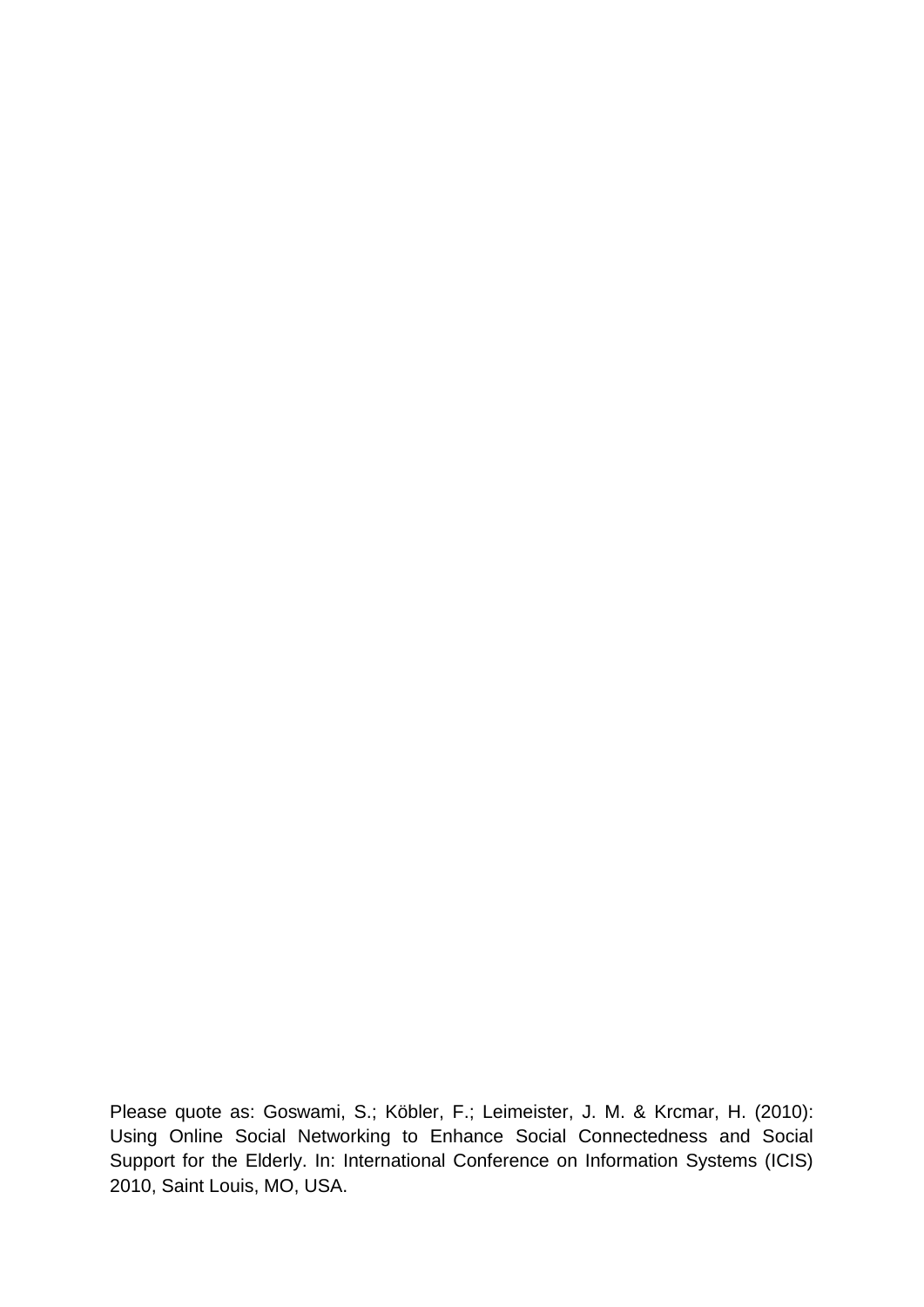## Using Online Social Networking to Enhance Social Connectedness and Social Support for the Elderly

| Journal:       | International Conference on Information Systems 2010                                                                                                                                                                                                                                                                                                                                                                                                                                                                                                                                                                                                                                                                                                                                                                                                                                                                                                                                                                                                                              |  |
|----------------|-----------------------------------------------------------------------------------------------------------------------------------------------------------------------------------------------------------------------------------------------------------------------------------------------------------------------------------------------------------------------------------------------------------------------------------------------------------------------------------------------------------------------------------------------------------------------------------------------------------------------------------------------------------------------------------------------------------------------------------------------------------------------------------------------------------------------------------------------------------------------------------------------------------------------------------------------------------------------------------------------------------------------------------------------------------------------------------|--|
| Manuscript ID: | ICIS-0357-2010.R1                                                                                                                                                                                                                                                                                                                                                                                                                                                                                                                                                                                                                                                                                                                                                                                                                                                                                                                                                                                                                                                                 |  |
| Track:         | Human Behavior and IT                                                                                                                                                                                                                                                                                                                                                                                                                                                                                                                                                                                                                                                                                                                                                                                                                                                                                                                                                                                                                                                             |  |
| Keywords:      | Social networks, Online communities, Social ties, Field experiment,<br>Human factors                                                                                                                                                                                                                                                                                                                                                                                                                                                                                                                                                                                                                                                                                                                                                                                                                                                                                                                                                                                              |  |
| Abstract:      | Social integration is crucial for the overall well-being of the elderly<br>who are more prone to social exclusion because of the natural<br>aging process. We propose online social networking as means to<br>enhance social connectedness and social support - two aspects of<br>social networks that have significant implications for the well-being<br>of elderly. While prior research investigating the benefits of online<br>social networking has primarily focused on user groups such as<br>teenagers and college students, there is less understanding on how<br>online social networks can be used to support and strengthen social<br>ties among elderly. This study intends to investigate means of<br>increasing social connectedness and social support among elderly<br>through participation in online social networks, and the resulting<br>implications on overall satisfaction with life. Our aim is to identify<br>features of online social networks that cater to the specific social<br>connectedness and support related requirements of elderly users. |  |
|                |                                                                                                                                                                                                                                                                                                                                                                                                                                                                                                                                                                                                                                                                                                                                                                                                                                                                                                                                                                                                                                                                                   |  |

**SCHOLARONE™** Manuscripts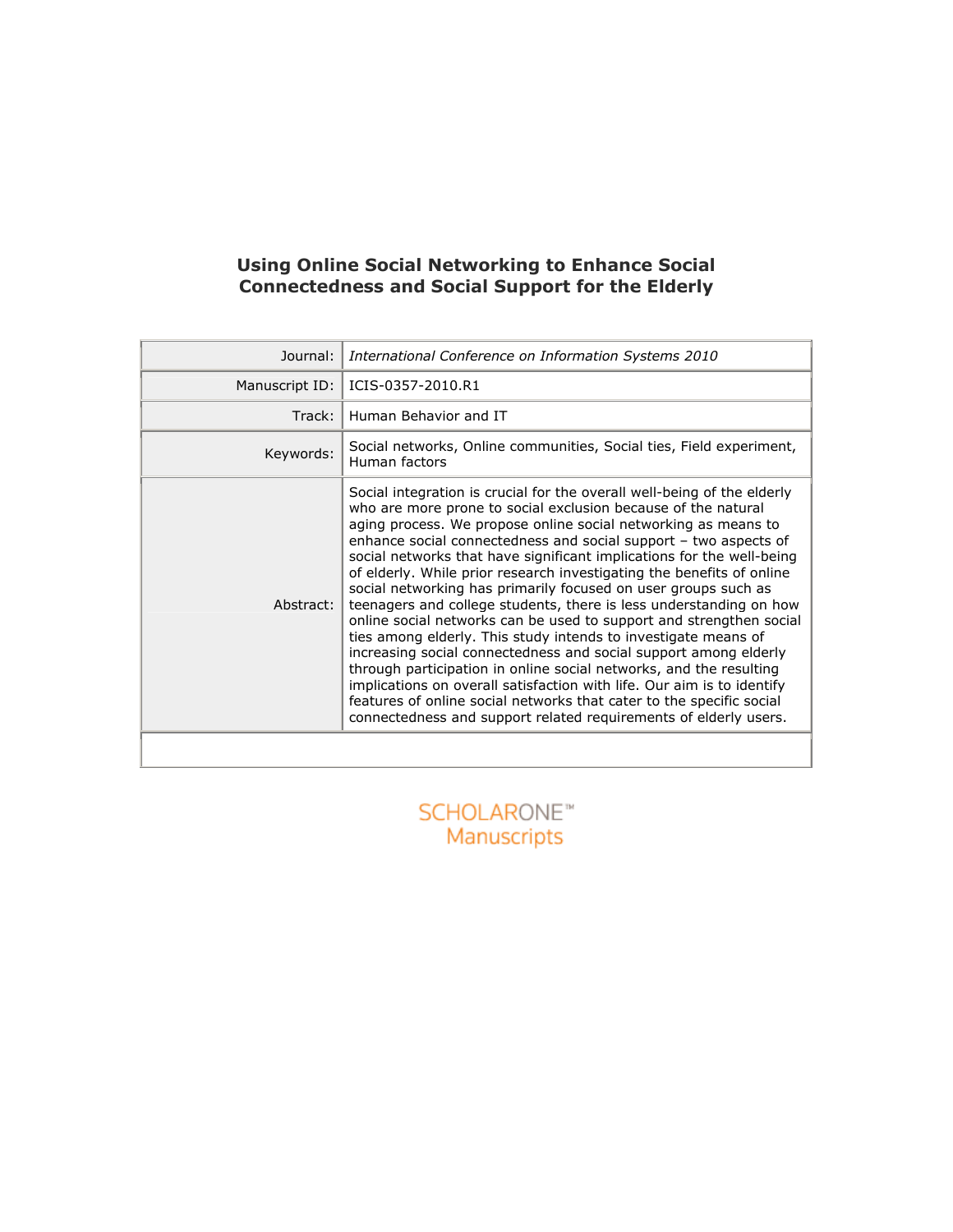# **Using Online Social Networking to Enhance Social Connectedness and Social Support for the Elderly**

*Research-in-Progress* 

**Suparna Goswami**  Chair for Information Systems Technische Universität München Boltzmannstr. 3, 85748 Garching Germany suparna.goswami@in.tum.de

**Jan Marco Leimeister**  Chair for Information Systems Universität Kassel Nora-Platiel-Str. 4, 34127 Kassel Germany leimeister@uni-kassel.de

#### **Felix Köbler**

Chair for Information Systems Technische Universität München Boltzmannstr. 3, 85748 Garching Germany felix.koebler@in.tum.de

**Helmut Krcmar**  Chair for Information Systems Technische Universität München Boltzmannstr. 3, 85748 Garching

Germany krcmar@in.tum.de

**Keywords:** Social networks, Online communities, Social ties, Field experiment, Human factors

### **Abstract**

Social integration is crucial for the overall well-being of the elderly who are more prone to social exclusion because of the natural aging process. We propose online social networking as means to enhance social connectedness and social support – two aspects of social networks that have significant implications for the well-being of elderly. While prior research investigating the benefits of online social networking has primarily focused on user groups such as teenagers and college students, there is less understanding on how online social networks can be used to support and strengthen social ties among elderly. This study intends to investigate means of increasing social connectedness and social support among elderly through participation in online social networks, and the resulting implications on overall satisfaction with life. Our aim is to identify features of online social networks that cater to the specific social connectedness and support related requirements of elderly users.

### **Acknowledgement**

The underlying research was conducted in the context of the research project Mobil50+ (Innovative NFC- and ITbased Services for Mobile and Active Life for the 50+ Generation). Mobil50+ is funded by the German Federal Ministry of Education and Research (BMBF - FKZ: 01FC08046). It is a joint project of the Technische Universität München and various partners. For further information, see www.projekt-mobil50.de.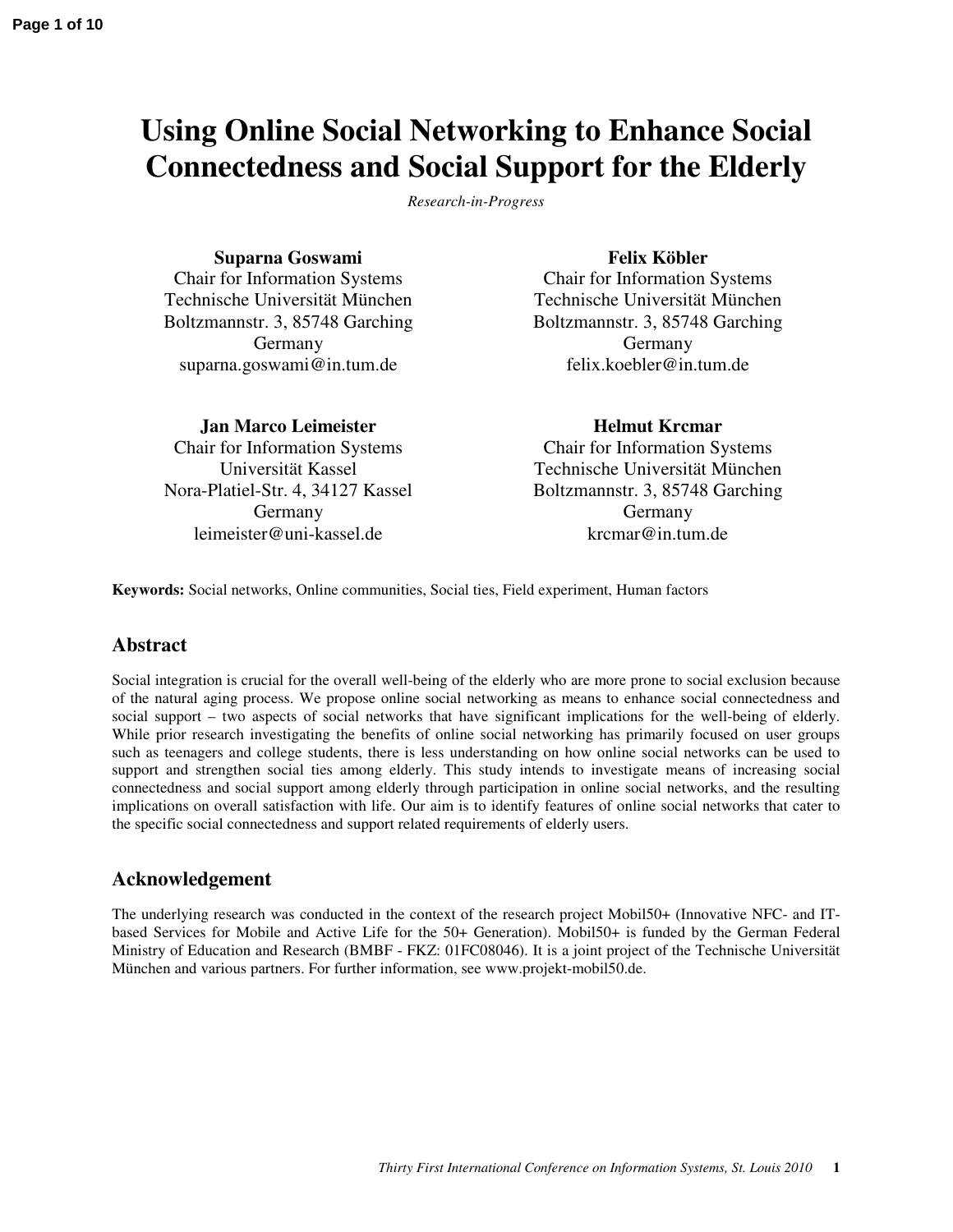# **Using Online Social Networking to Enhance Social Connectedness and Social Support for the Elderly**

*Research-in-Progress* 

## **Introduction**

Aging population is a reality in most developed societies today. In Germany for instance, it has been reported that by the year 2050 more than 30% of the population will be made up of people over the age of 65 (Eisenmenger et al. 2006). This shift in demographic profile of countries poses significant challenges for the government, healthcare providers, and the society at large. Such challenges include not only monetary costs in terms of providing healthcare and other social benefits to the elderly, but also on devising ways of keeping them functional (both cognitively and physically) and active in the society, and devising support services that can improve the quality of life for the elderly. In addition to age and health-related problems, the elderly people also face a higher risk of suffering social exclusion (Craig 2004). Research in geriatric science has further found that lack of participation in social activities, and reduced social contacts increases the risk of functional decline among elderly, while emotional support from social networks can keep them functionally capable (Stuck et al. 1999). Social interaction is essential to satisfy various basic human needs such as that of being loved and the need to belong (Maslow 1954).

Addressing the above-mentioned issues related to an aging population in a more effective and efficient manner by making use of modern technological advances is therefore a growing concern among researchers and policy makers. A few research projects have examined the role of online networks for supporting offline communities (Arnold 2003; Carroll and Rosson 2003; Cohill and Kavanaugh 2000; de Cindio et al. 2003; Hampton and Wellman 2003; Meredyth et al. 2004; Pinkett 2003). These projects had different motivations, and met with varying levels of success. While some of these projects were able to demonstrate that the use of online networks to support geographically co-located communities resulted in higher levels of network identity (e.g., Hampton and Wellman 2003), none of these projects focused specifically towards the elderly population, and the needs and requirements of this particular target group. We use the term 'elderly' to refer to people who are above the age of 65. Although there exists no established definition of old age or the elderly, the World Health Organization (WHO) has suggested that the age at which a person become eligible for occupational retirement can be considered an acceptable definition (WHO 2010), and the retirement age in most developed countries is  $65^1$ .

We propose the use of online social networking to facilitate social interactions among elderly and help reduce the risk of social exclusion. The phenomenon of online social networking, fueled by the advances in Internet technologies, and the advent of Web 2.0 (O'Reilly 2005) – a participative human-centric virtual environment has generated significant academic as well as industry interest. Researchers have attempted to understand the phenomenon by focusing on issues such as what motivates people to join and regularly participate on online social networking sites (SNS), characterizing and classifying different groups of users of SNS, benefits and gratifications that users experience from participating in such sites, and the risks and costs (such as security and privacy implications) incurred from participation (Acquisti and Gross 2006; Ellison et al. 2007; Lampe et al. 2006). However, in most documented research, the target population has been college students or teenagers, i.e., predominantly young people who are usually the early adopters and the more active users of such technologies. Barring a few examples (Dixon 1997; Kanayama 2003; Wright 2000), there has been little research investigating online social networking among the elderly, the motivations that elderly might have in participating in such networks and factors that can facilitate or inhibit them. The possible ways of using these technologies to support social interaction and other needs among elderly, is therefore much less understood.

This study aims to analyze the social needs of elderly and analyze how these needs can be better supported through the use of online social networks. Drawing from research in psychology and gerontology, we identify the need to

 $\overline{a}$ 

<sup>&</sup>lt;sup>1</sup> Wikipedia (http://en.wikipedia.org/wiki/Retirement)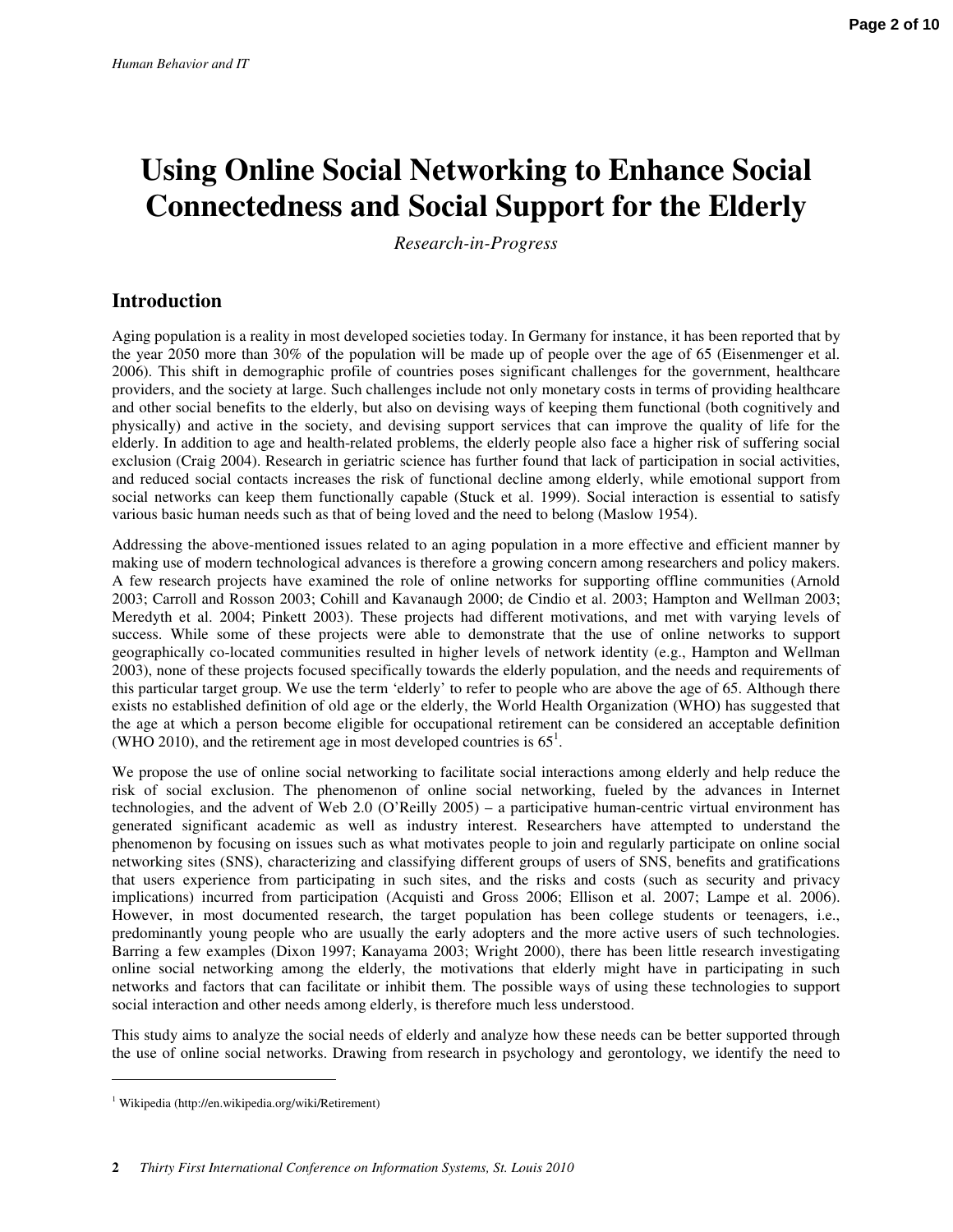feel socially connected and perceived social support as two important aspects of social needs that the elderly have. Based on research on online social networking, we propose that an SNS that addresses these needs, will be successful among elderly users, and can have a positive effect on elderly people's overall satisfaction with life. We further identify design and technology features of the SNS that can enhance feelings of connectedness and support among the elderly, given that current SNS are particularly targeted towards younger people, and therefore only cater to the requirements of this segment of the population, and might not always be suitable for elderly users having a different level of computer usage skills and familiarity (Saunders 2004).

The rest of this paper is organized as follows: the following section provides the theoretical background for our proposed research model; this is followed by a description of the research methodology we intend to use to validate our research model, and some initial findings from focus group interviews and their implications. We end by briefly stating the implications and likely contributions of this research.

## **Theoretical Development**

Sense of belonging and community are important aspects of people's overall quality of life (Putnam 2000) that influence both psychological and physical well-being. Communities or social networks result from interaction with other human beings, and are essential for satisfying various human needs (Maslow 1954) and giving access to several forms of social capital (Huysman and Wulf 2004). A social network represents the web of social ties within which an individual lives. A social network can be characterized by its structural properties such as the network size, density, strength of ties, homogeneity and others (Scott 1991), and its functional characteristics such as social connectedness, social support, social influence and social comparison (Berkman and Glass 2000). While the structural characteristics describe the properties of the social network at large, the functional characteristics can influence the general well-being of network members. Previous research has identified several beneficial outcomes of social connectedness and social support among the elderly (Bowling et al. 1991; Cohen 1988; Cornwell et al. 2008; Rook 1990). Therefore, we identify social connectedness and social support as means of overcoming isolation, and enhancing social integration in the lives of elderly people.

#### *Social Connectedness*

The social network provides the context within which individuals can interact with each other leading to perceptions of being socially connected (Ashida and Heaney 2008). While social connectedness is often measured objectively by the number of ties that individuals have, in reality it has a more psychological and subjective connotation, since individuals assess their social relationships based on the extent to which they feel connected. Accordingly, the term social connectedness is used to represent the quality and number of connections an individual has with other people in their social circle. Lack of social connectedness may be experienced as feelings of loneliness and a desire for companionship (Rook 1990).

Social connectedness is therefore a relevant notion for all segments of the population, irrespective of age or occupation. However, it is of particular relevance for the elderly because isolation is often believed to have a strong negative influence on mental and physical health of people compared to the positive effects of being socially integrated (Cohen 1988). Aging typically results in isolation from voluntary and involuntary diminishes in social interactions owing to health issues, retirement from active occupation, reduced role in the family, and reduced mobility. Older adults' ongoing integration through social networks has been suggested as the key to successful aging (Cornwell et al. 2008). Research on aging has suggested many benefits of social connectedness among elderly people, such as moderating the rate and extent of cognitive decline (Bassuk et al. 1999; Fratiglioni et al. 2000), and higher self-reported physical health (Rook 1990). Accordingly, increasing research attention is being focused on identifying the different social network related factors that can be used to assess social connectedness among elderly and the positive effects of social connectedness (Ashida and Heaney 2008; Cornwell et al. 2008).

#### *Social Support*

Social support can be conceptualized as 'information leading a person/the subject to believe that he/she is cared for and loved, esteemed and is a member of a network of mutual obligations' (Cobb 1976). Social support exists only if it leads to certain beliefs in the prospective recipient. The perceived availability of social support is believed to be a source of enhanced self-esteem, feelings of belonging and security and an overall positive affect. One of the most important functions of social networks is the provision of social support to its members. Social support occurs when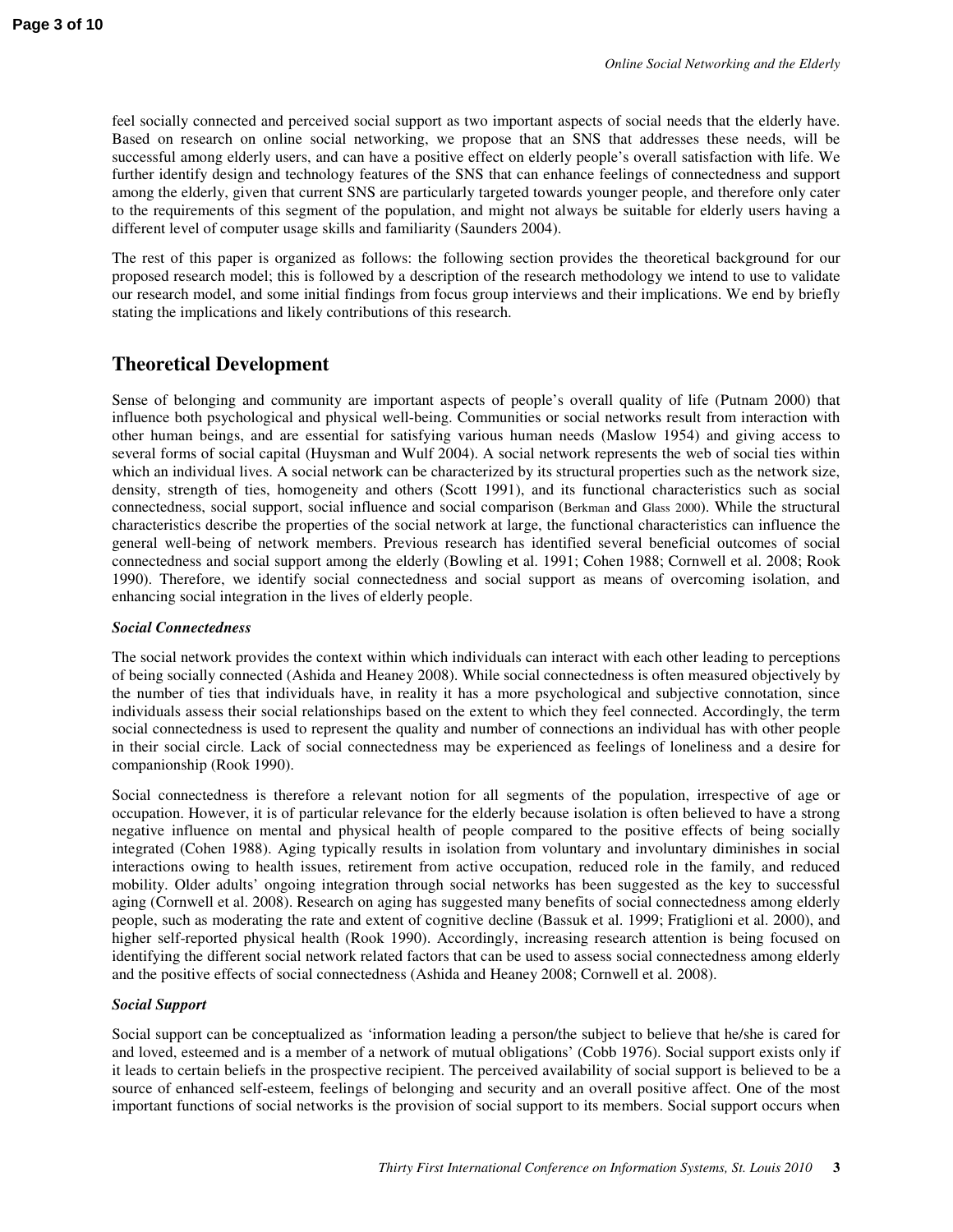members of a network provide aid to each other with the intention of being helpful, in contrast to social connectedness which can emerge without any conscious effort (Heaney and Israel 2002). The need for social support is likely to be particularly higher among elderly who suffer from aging related health problems (Ashida and Heaney 2008).

Social support can occur in different forms. A widely accepted typology of social support (House 1981) includes emotional support, instrumental support, informational support and appraisal support. *Emotional support* refers to expressions of empathy, love, trust and caring; *instrumental support* refers to aid and services of the tangible form, support in the form of advice, suggestions and information is referred to as *informational support*, while *appraisal support* refers to as information that is useful for self-evaluation. Significant research has shown that higher levels of social support are associated with better health and well-being among the elderly (Bowling et al. 1991).

#### *Online Social Networking*

Online social networking is a relatively new phenomenon that has gained significant popularity over the last decade. It is a form of computer mediated communication facilitated by advances in information and communication technologies, and the advent of Internet based applications, commonly referred to as Web 2.0 applications. Although academic research on online social networking has so far been relatively sparse, researchers are trying to identify and understand the different implications of participating in online social networks. For instance, there has been investigations on the privacy and security concerns that users of such networks have and how they affect their usage behavior (Acquisti and Gross 2006), different motivations of using SNS, such as for finding and connecting to strangers or for connecting and keeping up with acquaintances (boyd 2004; Joinson 2008; Lampe et al. 2006), how online profiles can be created and managed to increase the number of online connections that people have and enhance feelings of social connectedness among users (Köbler et al. 2010), and benefits that one could gain out of online social networks, such as enhanced social capital (Lampe et al. 2007; Wellman et al. 2001).

Much of the early research on virtual communities and computer mediated communication has been based on the assumption that people participating in virtual communities would be using these platforms to connect with individuals outside their pre-existing social group or location (Wellman et al. 1996) primarily based on shared interests or shared life scenarios. The role of virtual communities in providing informational, emotional and appraisal support to elderly and patients groups have been investigated (Kanayama 2000; Leimeister et al. 2008). Current social networking sites can be distinguished from these virtual communities by the fact that they are primarily used for the maintenance of existing ties, although they also allow for the creation of totally new online ties. For instance, in Facebook, the direction of usage is typically from offline to online, i.e., people are more likely to use it for maintaining their offline social network, rather than creating purely online ties. The use of such online social networking helps in strengthening and intensifying offline relationships that people have (Ellison et al. 2007; Lampe et al. 2006). Studies of geographically co-located community supported by online networks have further shown that computer meditated interactions had positive effects on community interaction and involvement (Hampton and Wellman 2003; Kavanaugh et al. 2005; Kavanaugh and Patterson 2001).

Given this characteristic of SNS, we identify the potential for using them as means for enhancing social engagement and interaction among the elderly. By enabling the replication of offline social networks in an online platform, SNS make it easier and cheaper for the elderly to keep their social ties active, and can therefore enhance feelings of social connectedness among the elderly. It has been suggested that being a member of online social networks give access to various forms of networks resources, enhances social capital, and satisfies different kinds of needs such as the informational needs (Donath and boyd 2004). By participating in online social networks, the elderly are likely to have better access to relevant information, and emotional and appraisal support. Further, such platforms can be designed to give them access to various forms of instrumental support as well.

#### *Proposed Research Model*

Following the above discussion, we propose that active participation in SNS will have positive implications for the overall well-being of the elderly. Although there are some indications that older adults are increasingly joining some of the popular online social networks, penetration of SNS is still quite low among elderly, and existing online social networks primarily target the younger people as they form the largest user group. Accordingly, there is little understanding regarding the factors that can facilitate SNS use among the elderly.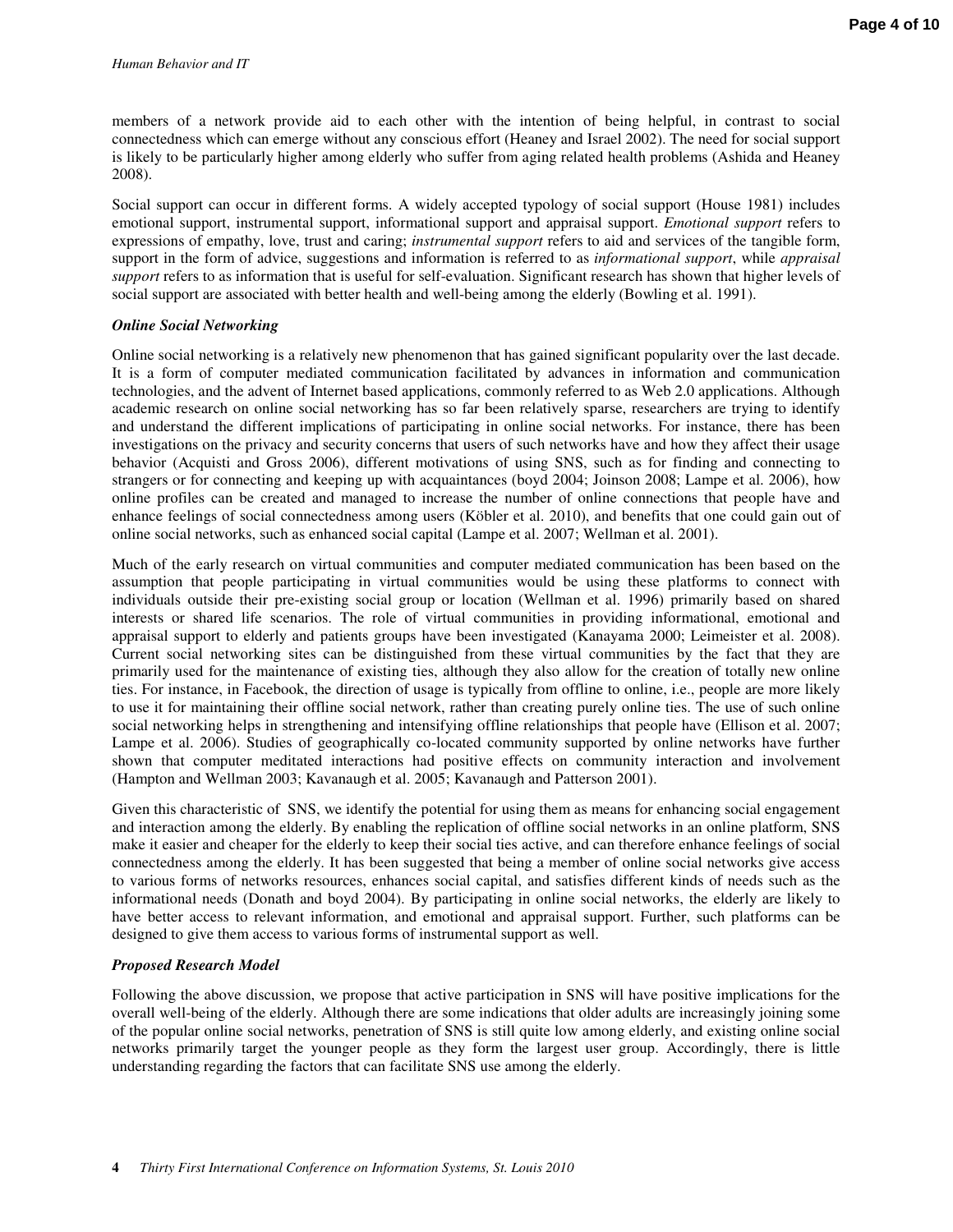Previous research on communication and media use by elderly has highlighted the key motivations of using both mass media and media for inter-personal communication – they are socialization, networking and mutual support, entertainment, intellectual stimulation and challenge, companionship and safety (Bleise 1982; Kanayama 2000). These motivations broadly highlight the need for social connectedness and social support that media use is expected to satisfy. SNS that effectively support these needs among the elderly is likely to be actively used by its members.

We propose that perceived social connectedness and perceived social support will be positively associated with the used of online social networking among the elderly. Feelings of social connectedness and social support are positively associated with the mental and physical health of individuals. While direct effects of these two variables on an individual's health are more difficult to measure, researchers have often relied on self-reported measures of health and life satisfaction as an outcome of social integration and as an indication of overall well-being (Bowling et al. 1991). Therefore, in this study we propose that perceived social connectedness and perceived social support will be positively associated with the overall satisfaction with life among elderly. Further, these relationships will be mediated by the use of SNS.

Social connectedness has been characterized by the size of the social network, frequency of contact with members of the network, network density, closeness to members of the network, network density and percentage of network members who are family or kin (Ashida and Heaney 2008; Cornwell et al. 2008); while social support comprises emotional, instrumental, informational and appraisal support (Ashida and Heaney 2008). Users will perceive high social connectedness and high social support provided the SNS that they use caters to the above dimensions of connectedness and support. Therefore, the above dimensions will be used to assess percieved social connectedness and percieved social support, which will then be used as predictors for the use of SNS and satisfaction with life. Figure 1 represents the overall research model.



Existing SNS have features that can address some of the above mentioned needs. However there has not been any systematic investigation on how the existing features can support these specific needs effectively for the elderly. Previous research further indicates that elderly users differ from younger users both in terms of their attitudes regarding computer and Internet use, and also their use related capabilities (Saunders 2004). Previous studies, investigating the effects of age on the usage of information systems, document clear age-related differences in the importance of various factors in technology adoption and usage (Morris and Venkatesh 2000). Among other factors, barriers to use include complexity, ergonomic impediments and lack of interest (Carpenter and Buday 2007). Accordingly, there have been suggestions that the design of applications and services targeted towards the elderly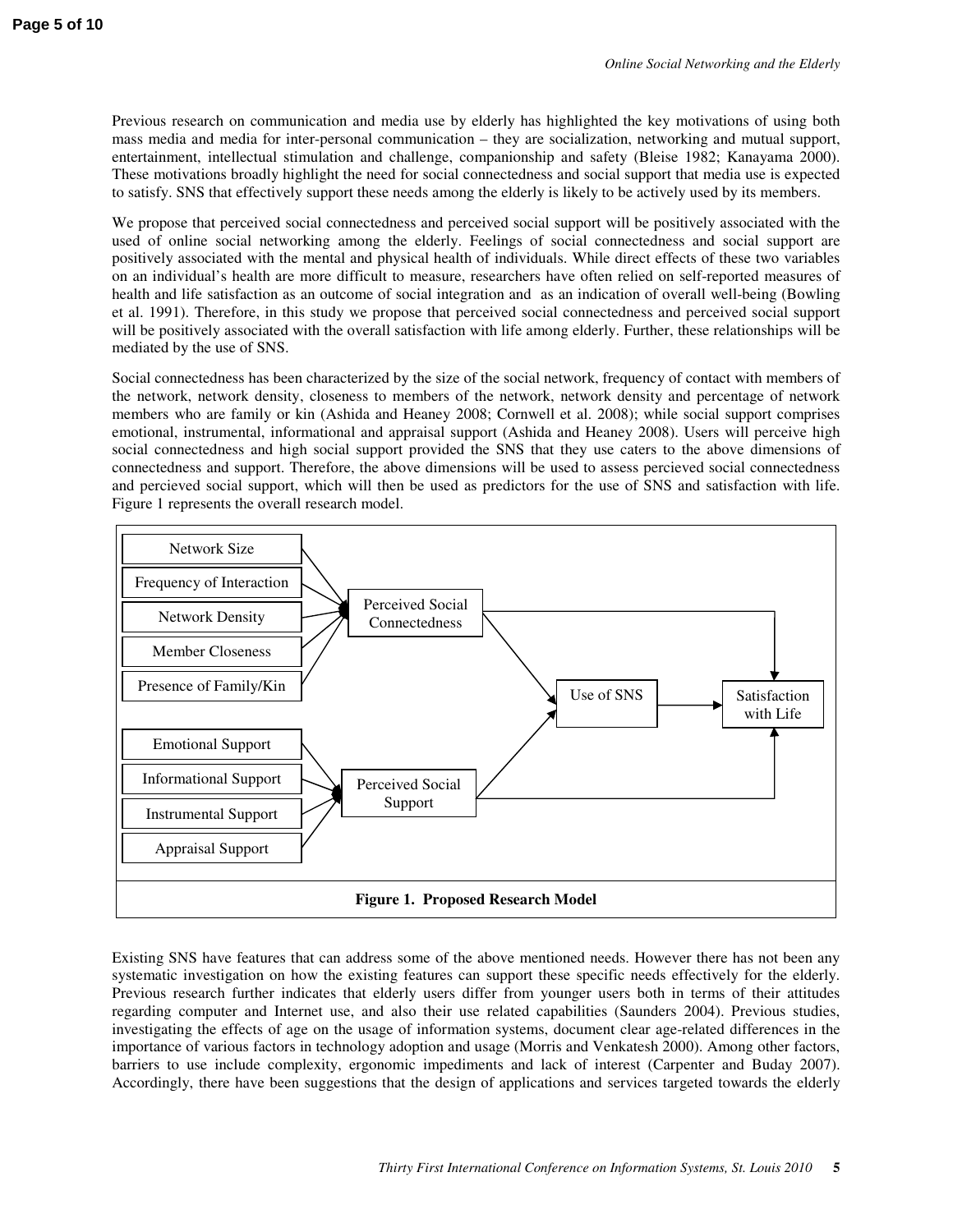should take into account the elderly users' perceptions of the technology, and the age-related cognitive, perceptual and motor impairment that they may suffer from (Browne 2000; Carpenter and Buday 2007).

In particular, impairment of visual and cognitive abilities influences the requirements for design of web-based systems for the elderly (Becker 2004; Dickinson et al. 2007; Echt et al. 1998; Hart and Chaparro 2004). For instance, user interface characteristics such as text formatting, layout, colors, navigation, and content presentation (text as well as multimedia) need to be taken into account when designing systems for the elderly (Becker 2004). Elderly users are also likely to encounter complexity in interpreting the language and phrasing commonly used in the SNS. For example, terms such as 'friend request', 'scribble on the wall', 'poke' (terms commonly used in Facebook) might appear totally alien to elderly users encountering such a system for the first time.

Given that elderly users can only fully benefit from online social networking through active participation and use, in addition to testing the proposed research model, we would like to understand the specific expectations and concerns that the elderly have regarding online social networking. This understanding can facilitate the design of an SNS catering to this population segment and therefore make it possible for the elderly people to take advantage SNS and realize various social benefits through active participation and use.

## **Research Methodology**

This study aims to follow a multi-pronged research approach that comprises: (i) understanding the expectations, needs and concerns that elderly users are likely to have regarding online social networking; (ii) review existing features and functionalities provided by the commonly available SNS, and match them with the requirements elicited in the first step; (iii) configure an SNS for the elderly based on the findings of steps (i) and (ii), i.e., the SNS should address the requirements of the elderly; (iv) design a field experiment where a target elderly population participate in using and assessing the configured SNS; and (v) test the proposed research model using a questionnaire to measure perceptions regarding social support, social connectedness and the other constructs in the research model. The various constructs in the research model will be either measured directly through the system (based on the SNS usage behavior), or will be measured subjectively using survey instruments. Where possible we will use validated scales from literature.

Therefore, in addition to testing the role of perceived social connectedness and perceived social support in the active participation of elderly people in SNS, we would like to identify gaps in current SNS applications and come up with design guidelines for addressing those gaps. As the first step, requirements for an SNS were elicited by conducting focus group interviews with the elderly as participants. We are currently in the process of analyzing the popular existing SNS to identify which features can be used to satisfy the various requirements that the elderly have.

#### *Focus Group Interviews*

Two rounds of focus group interviews were conducted. Interview participants came from a small town in southern Germany. Prospective participants from different social and professional backgrounds were shortlisted and invited to participate in the focus groups. People who responded to the invitation were distributed into two groups, one comprising 8 members, and the other group made up of 12 members. The groups were equally distributed in terms of gender. While, no attempt was made to control for prior acquaintance among the participants, it was later found that some of the participants already knew each other (through memberships in same clubs or other interest groups). All participants were retired from their primary professions, although some of them were involved in different community and social service related part-time occupations. Two of the researchers were present in order to brief the participants regarding the purpose of the focus group, ask questions and facilitate the discussions.

In both focus groups, participants were already familiar with computer and Internet use, and also had access to computers. It was also found that the participants of both focus groups had some familiarity with the current developments in online social media, although the groups experienced significant problems in interpreting or understanding terms. For instance, when the researchers mentioned the term online social networking, participants could not understand. However, when the example of Facebook was suggested, many of the participants mentioned that they knew about Facebook. Most of them had heard about it from their children or grandchildren, or from different media sources. Many of the participants also had familiarity with the basic functionalities of existing SNS. However, participants indicated concerns regarding the complexity of these sites, and a sense of feeling overwhelmed or lost if required to manage too many social ties in a vast network. Further, they perceived the task of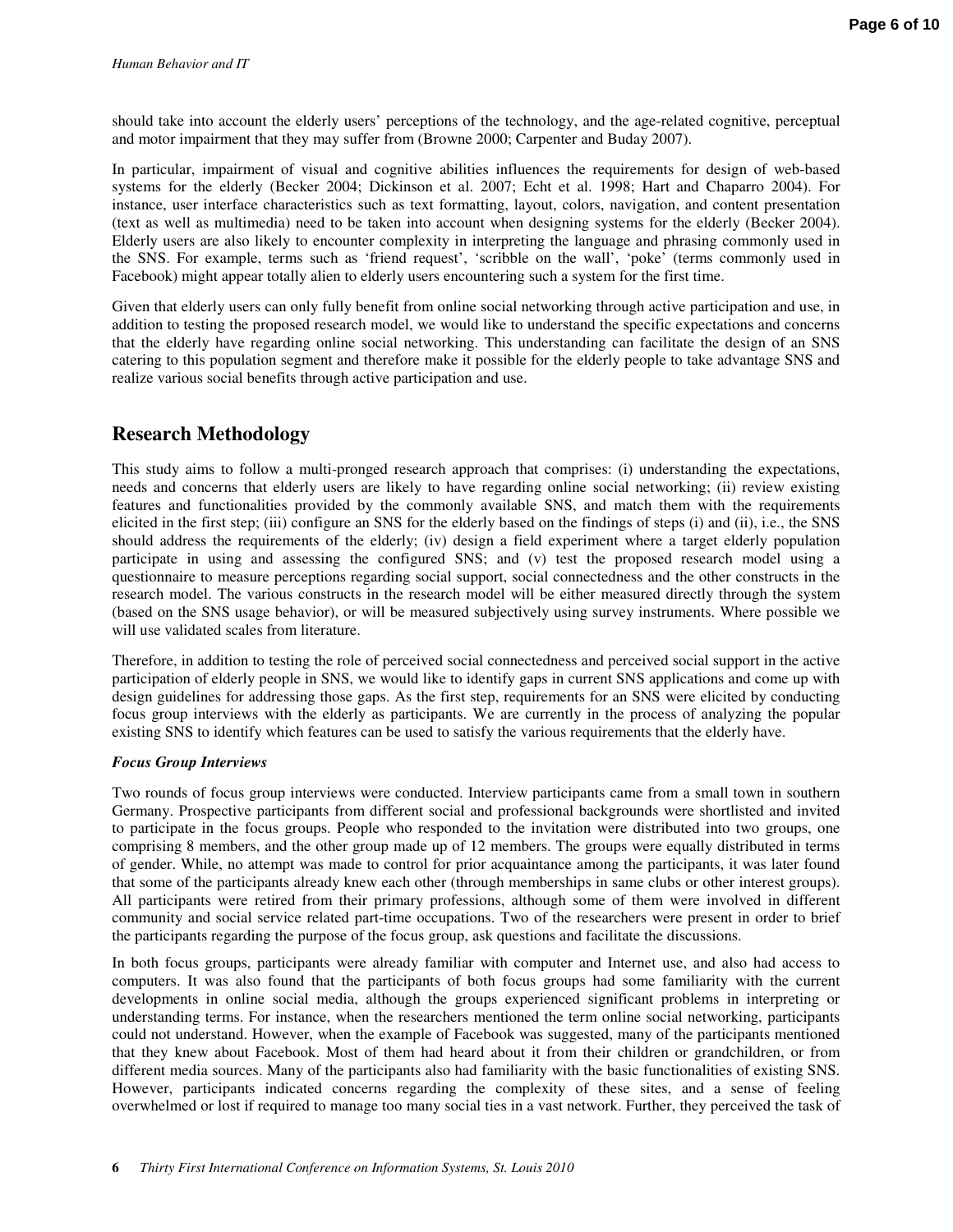searching for personal contacts and establishing ties a high-effort task. In addition to perceived complexity, participants also expressed doubts on the trust-worthiness of the Internet in general, and on the authenticity of profiles in the SNS. In general, they expressed significant fear of miscreant behavior going on in the Internet.

Irrespective of the above mentioned concerns, participants indicated a willingness to join SNS. The motivation was primarily cross-generational communication, such as being able to keep in frequent touch with grandchildren, and other relatives and friends. Most participants indicated that even currently, their primary reason for using computers and Internet is to be able to send emails and keep contact with acquaintances. Regarding, joining online social networks, most participants felt that this would enable them to be a more significant part of their grandchildren's lives.

When asked what their expectations were in terms of an online social network, they indicated a preference for a network that restricts membership, so that the chances of possible harassment from unknown users are minimized. The participants also expressed that they would like to have clear guidelines of how to manage their personal settings, and ties. Further, they expect simpler means to being able to establish ties with their acquaintances. These suggest that a local network or a geographically bounded network might be able to allay some of the fears and concerns of the elderly users, and also be better suited to address their simplicity related needs.

In addition the purely social-networking related needs, participants also indicated that they would like to have more information regarding locally organized social and community events, being able to set up meetings with friends, and schedule get-togethers. Further, they said that they would also like to have updated information regarding health-care and emergency services that they could access, and locally-relevant information, such as that of price deals at local shops, availability of specific products in neighborhood shops and so on. These indicate, that not only are the elderly people concerned with social connectedness related features of SNS, they would also like these applications to provided them with informational, instrumental and emotional support as well. In our focus groups, participants seemed to be excited by the idea that, a single system, could act as a source of information on wide ranging topics, community support, and also as means of keeping up with their children and grandchildren, who are often geographically dispersed.

#### *Analysis of SNS Features*

There are many examples of popular SNS such as Facebook, MySpace, Friendster, LinkedIn, etc. Although these sites sometimes cater to slightly different user groups, they can be characterized by a common set of functionalities. The basic features provided by established SNS are creation of individual profiles, searching for other people's profiles, establishing connections or ties to other members; messaging, chatting and other communication-related features such as commenting on other people's contents and profiles (using pin-boards and wall entries in Facebook); sharing of photos or videos or links to other interesting Internet sites, and communicating emotional or situational states through status updates.

The different features provided by the SNS can be broadly categorized as *self-presentation related features* (creation of profile, using different profile settings, deciding on the amount of information to share, setting privacy level and so on); *managing social network related features* (sending and accepting friend requests, searching for friends, inviting people to join the network, forming and joining groups); *communication related features* (chatting, text messaging, commenting on other people's profiles); *content sharing features* (uploading photos and videos, links to other information); *awareness sharing features* (updating emotional or situational states such location information, activity information, likes and dislikes).

Table 1 provides a mapping between the elicited requirements/concerns that the elderly have and the current features that can be used to support/address them. Based on our analysis, we provide some initial guidelines to finetune SNS to cater to the elderly. These guidelines will be used to configure an SNS targeted specifically for the elderly.

| Table 1. SNS Features - Specific Requirements/Concerns: A Mapping |                                                        |                                                                                                 |  |
|-------------------------------------------------------------------|--------------------------------------------------------|-------------------------------------------------------------------------------------------------|--|
|                                                                   | <b>Supporting Features</b>                             | <b>Suggested Enhancements</b>                                                                   |  |
| <b>Requirements</b>                                               |                                                        |                                                                                                 |  |
| Maintaining social ties                                           | Searching for social ties,<br>Establishing connections | Support for initial establishment of ties,<br>Authenticity verification of established profiles |  |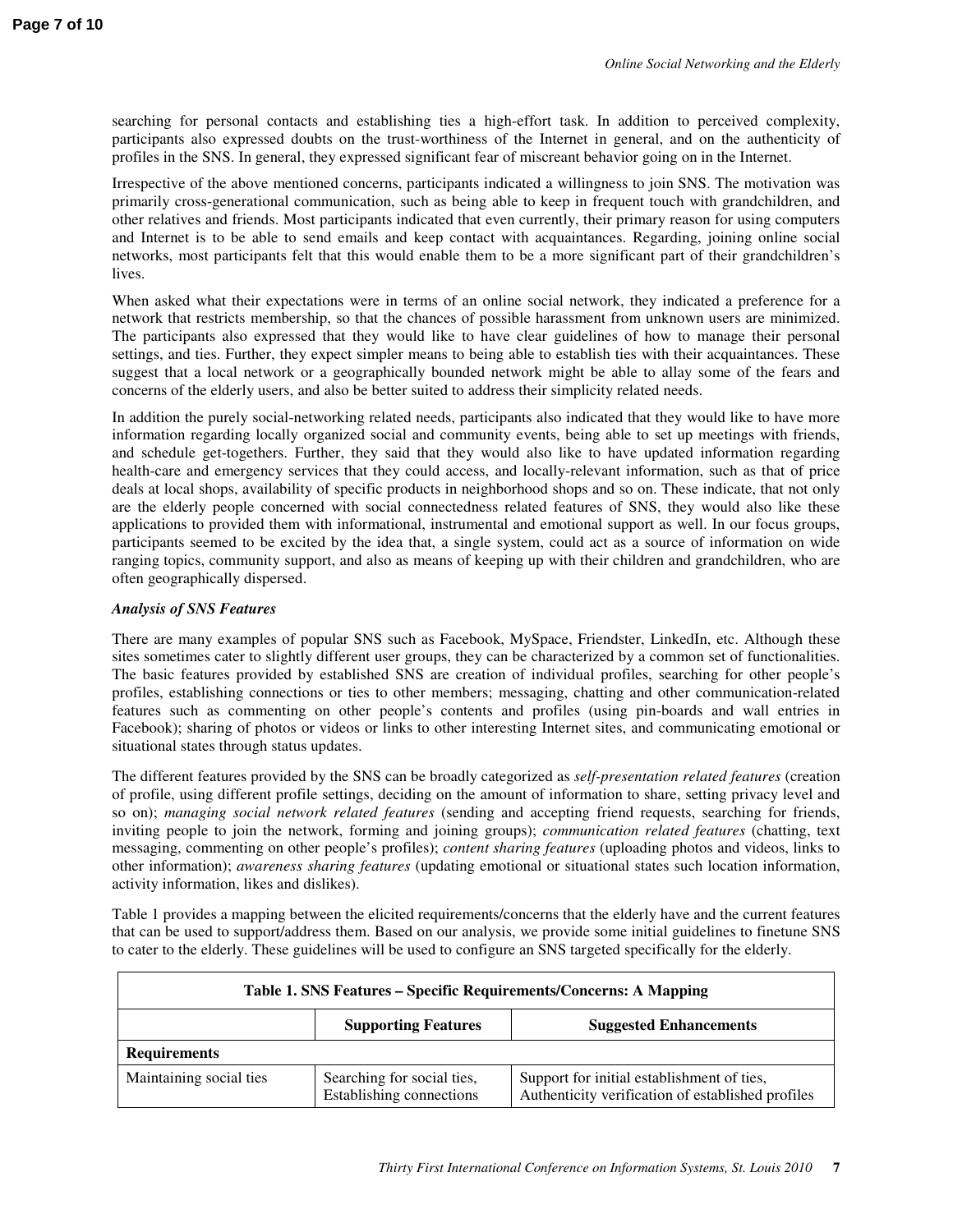| Communication                                                   | Sending personal messages,<br>Instant messaging,<br>Comments, Status updates | Voice chats                                                                                                                                     |  |  |
|-----------------------------------------------------------------|------------------------------------------------------------------------------|-------------------------------------------------------------------------------------------------------------------------------------------------|--|--|
| Keeping up with family<br>members (especially<br>grandchildren) | Personal messages, Photo<br>and video sharing, Status<br>updates             |                                                                                                                                                 |  |  |
| Organize get-togethers,<br>meetings                             | Managing events                                                              | Integration of / Synchornization of electronic<br>calendar systems                                                                              |  |  |
| Local community events                                          | Not supported                                                                | Integration of local information                                                                                                                |  |  |
| Access to emergency or<br>health care services                  | Not supported                                                                | Single-click access to local emergency/ other<br>elderly-specific services                                                                      |  |  |
| <b>Concerns</b>                                                 |                                                                              |                                                                                                                                                 |  |  |
| Complexity of managing<br>ties                                  | Simple alphabetically<br>displayed contact list                              | Graphical display of established ties,<br>Categorization of established ties and creation of<br>sub-networks (e.g. friends/family, coworkers)   |  |  |
| Searching for acquaintances                                     | Search for friends / contacts                                                | Local site administrator for initial setting up of<br>profile and establishing connections, Support for<br>authenticity of established profiles |  |  |
| Restricted membership                                           | Setting up groups                                                            | Closed groups/sub-networks (membership only<br>by invitation)                                                                                   |  |  |
| Trustworthiness, harassment                                     | Privacy settings                                                             | Guidance to enable privacy settings, Reporting                                                                                                  |  |  |

# **Implications and Contributions**

As computers and the Internet permeate and enhance different aspects of human life, there is an increasing realization that one group of users – the elderly – risk being left-behind in this development. Therefore, there is a growing need to take into account the specific needs and requirements of this group of users and investigate ways of addressing them. This study addresses this need by examining the viability of SNS as means of facilitating social connectedness and providing social support to the elderly.

of harassment, Blocking of users

The findings of this study are likely to have significant implications along different dimensions. The validated research model will show that SNS can not only address social needs of teenagers and younger adults, but can also be used to satisfy similar needs among the elderly users. Our initial findings from focus group interviews and extensive analysis of SNS suggest that applications such as Facebook currently support most of the expectations that elderly users have. Nevertheless, there is a need to address authenticity and complexity related concerns that were brought up by the focus groups. This could be done by configuring localized, closed sub-networks within the existing SNS, and providing more personalized assistance and guidance to the elderly users on initial profile creation and setup. Further, such localized sub-networks should also incorporate practically and locally relevant information, and access to various essential services. These findings can be further translated into concrete design guidelines for SNS or other forms of Internet based applications that cater to elderly users. Our study, therefore, also addresses the call for more research on investigating the web accessibility issues faced by elderly, and guidelines towards better design (Arch 2008).

## **Conclusions**

Identifying social connectedness and social support as two primary aspects of social interaction that can enhance the lives of elderly people, this study investigates how SNS can be used to address social connectedness and social support related needs among the elderly. More specifically, we try to understand the impediments faced by elderly users and means of overcoming them through appropriate features and user design.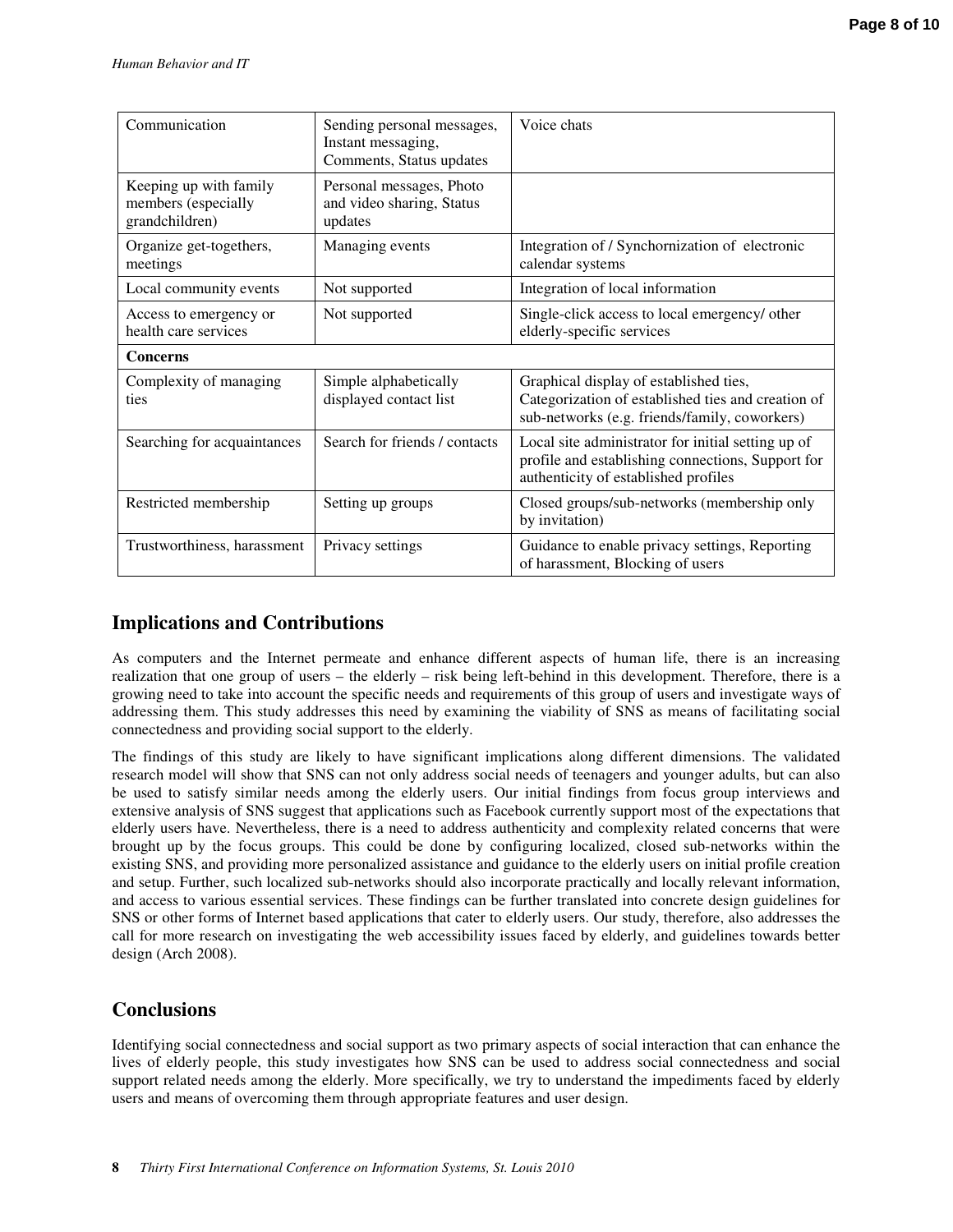#### **References**

- Acquisti, A., and Gross, R. "Imagined Communities: Awareness, Information Sharing and Privacy on The Facebook," 6th Workshop on Privacy Enhancing Technologies, Cambridge, UK, 2006.
- Arch, A. "Web Accessibility for Older Users: A Literature Review," 2008.
- Arnold, M. "Intranets, community, and social capital: The case of Williams Bay," *Bulletin of Science, Technology & Society* (23:2) 2003, pp 78-87.
- Ashida, S., and Heaney, C.A. "Differential Associations of Social Support and Social Connectedness with Structural Features of Social Networks and the Health Status of Older Adults," *Journal of Aging and Health* (20:7) 2008, pp 872-893.
- Bassuk, S., Glass, T., and Berkman, L. "Social disengagement and incident cognitive decline in communitydwelling elderly persons," *Annals of Internal Medicine* (131:3) 1999, pp 165-173.
- Becker, S. "A study of web usability for older adults seeking online health resources," ACM Transactions on Computer-Human Interaction, 2004, pp. 387 - 406.
- Berkman, L.F., and Glass, T.A. "Social integration, social networks, social support, and health," in: *Social Epidemiology* L.F. Berkman and I. Kawachi (eds.), Oxford University Press, New York, 2000, pp. 137- 173.
- Bleise, N. "Media in the Rocking Chair: Media Uses and Functions Among the Elderly," in: *Inter/Media: Interpersonal Communication in a Media World,* G. Gumpert and R. Cathcart (eds.), Oxford University Press, New York, 1982, p. 624.
- Bowling, A., Farquhar, M., and Browne, P. "Life Satisfaction and Associations with Social Network and Support Variables in Three Samples of Elderly People," *International Journal of Geriatric Psychiatry* (6) 1991, pp 549-566.
- boyd, d. "Friendster and Publicly Articulated Social Networks," SIGCHI Conference on Human Factors and Computing Systems, Vienna, Austria, 2004.
- Browne, H. "Accessibility and Usability of Information Technology by the Elderly," 2000.
- Carpenter, B.D., and Buday, S. "Computer use among older adults in a naturally occurring retirement community," *Computers in Human Behavior* (23:6) 2007, pp 3012-3024.
- Carroll, J.M., and Rosson, M.B. "A trajectory for community networks," *Information Society* (19:5) 2003, pp 381- 394.
- Cobb, S. "Social support as moderator of life stress," *Psychosomatic Medicine* (38) 1976, pp 300-314.
- Cohen, S. "Psychosocial Models of the Role of Social Support in the Etiology of Physical Disease," *Health Psychology* (7:3) 1988, pp 269 - 297.
- Cohill, A.M., and Kavanaugh, A.L. *Community networks: Lessons from Blacksburg, Virginia* Artech House, Norwood, MA, 2000.
- Cornwell, B., Laumann, E.O., and Schumm, L.P. "The Social Connectedness of Older Adults: A National Profile," *American Sociological Review* (73:2) 2008, pp 185-2003.
- Craig, G. "Citizenship, Exclusion and Older People," *Journal of Social Policy* (33:1) 2004, pp 95-114.
- de Cindio, F., Gentile, O., Grew, P., and Redolfi, D. "Community networks: Rules of behavior and social structure," *The Information Society* (19:5) 2003, pp 395-406.
- Dickinson, A., Smith, M., Arnott, J., Newell, A., and Hill, R. "Approaches to web search and navigation for older computer novices," in: *SIGCHI conference on Human factors in computing systems*, Association for Computing Machinery San Jose, CA, 2007, pp. 281 - 290.
- Dixon, J.M. *Predicting Seniors' Use of Cyberspace* Garland, New York, 1997.
- Donath, J., and boyd, d. "Public displays of connection," *BT Technology Journal* (22:4) 2004, pp 71-82.
- Echt, K., Morrell, R., and Park, D. "Effects of age and training formats on basic computer skill acquisition in older adults," *Educational Gerontology* (24:1) 1998.
- Eisenmenger, M., Pötzsch, O., and Sommer, B. "Bevölkerung Deutschlands bis 2050-11. koordinierte Bevölkerungsvorausberechnung," Statistisches Bundesamt, Wiesbaden.
- Ellison, N., Steinfield, C., and Lampe, C. "The Benefits of Facebook Friends: Social Capital and College Students Use of Online Social Network Sites," *Journal of Computer-Mediated Communication* (12:4) 2007, pp 1143-1168.
- Fratiglioni, L., Wang, H., Ericsson, K., Maytan, M., and Winblad, B. "Influence of social network on occurrence of dementia: a community-based longitudinal study," *Lancet. 2000 Apr 15*, pp 1315-1319.
- Hampton, K., and Wellman, B. "Neighboring in Netville: How the Internet Supports Community and Social Capital in a Wired Suburb. ," *City & Community* (2:4) 2003, pp 277-311.